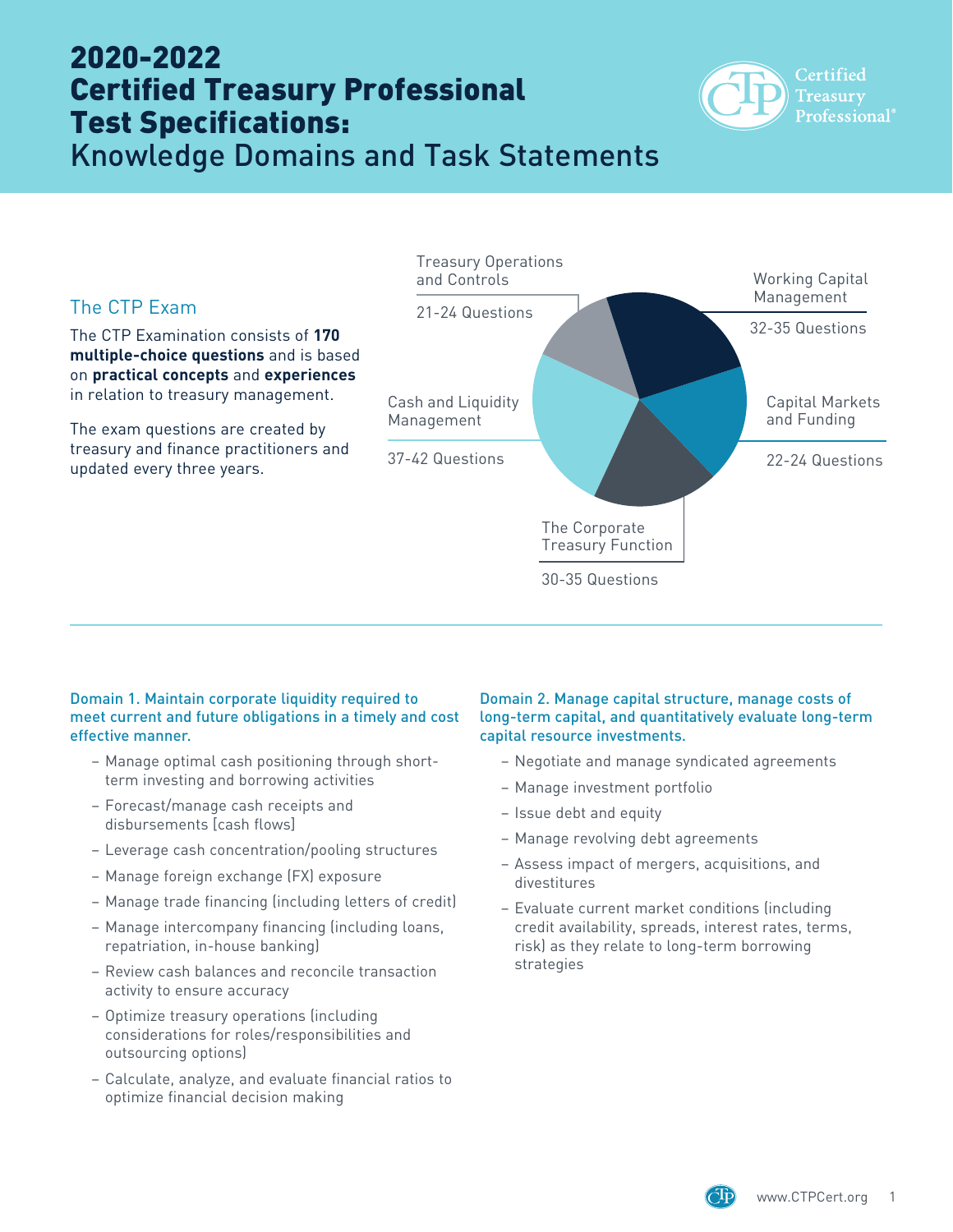# 2020-2022 CTP Test Specifications: Knowledge Domains and Task Statements



### Domain 3. Manage internal and external relationships

- Build, maintain, and review relationships with external financial service providers
- Evaluate and implement treasury products and services (including banking products, treasury workstations)
- Administer bank accounts (including bank fee analysis) and maintain documentation
- Identify, negotiate, and select relationships and operational agreements with external service providers (including financial, technological, and investment/retirement advisors) to ensure best practices and competitive pricing
- Serve as an internal trusted advisor and consultant (including Project Finance)
- Manage merchant services programs (including fees, risk, controls, card security compliance, retention requirements)
- Build and maintain relationships with internal stakeholders (including accounting, IT, legal, and tax departments)

#### Domain 4. Monitor and control corporate exposure to financial, regulatory, and operational risk (including emerging and reputational risk).

- Comply with treasury policies and procedures (such as investment, FX, risk management, hedging, credit approval)
- Draft treasury policies and procedures for approval (such as investment, FX, risk management, hedging, credit approval)
- Detect and mitigate fraud (such as payments, bank transactions, internal, external)
- Benchmark performance against external sources to ensure best practices (including banking fees comparative analysis)
- Evaluate and manage counterparty risk (including risk related to supply chain, banks, brokers, dealers)
- Develop, maintain, and test business continuity plans (including bank balance reporting process, funds transfer capabilities)
- Hedge FX, interest rate, and commodities exposure
- Ensure regulatory compliance, and report internally and externally on compliance

### Domain 5. Assess impact of technologies on the treasury function.

- Leverage technology systems (including enterprise resource planning (ERP) systems and treasury management systems)
- Identify security issues and concerns associated with new and existing technology
- Identify cyber-related risks
- Monitor information security risk and cyber-related risk (including e-mail scams, phishing scams)

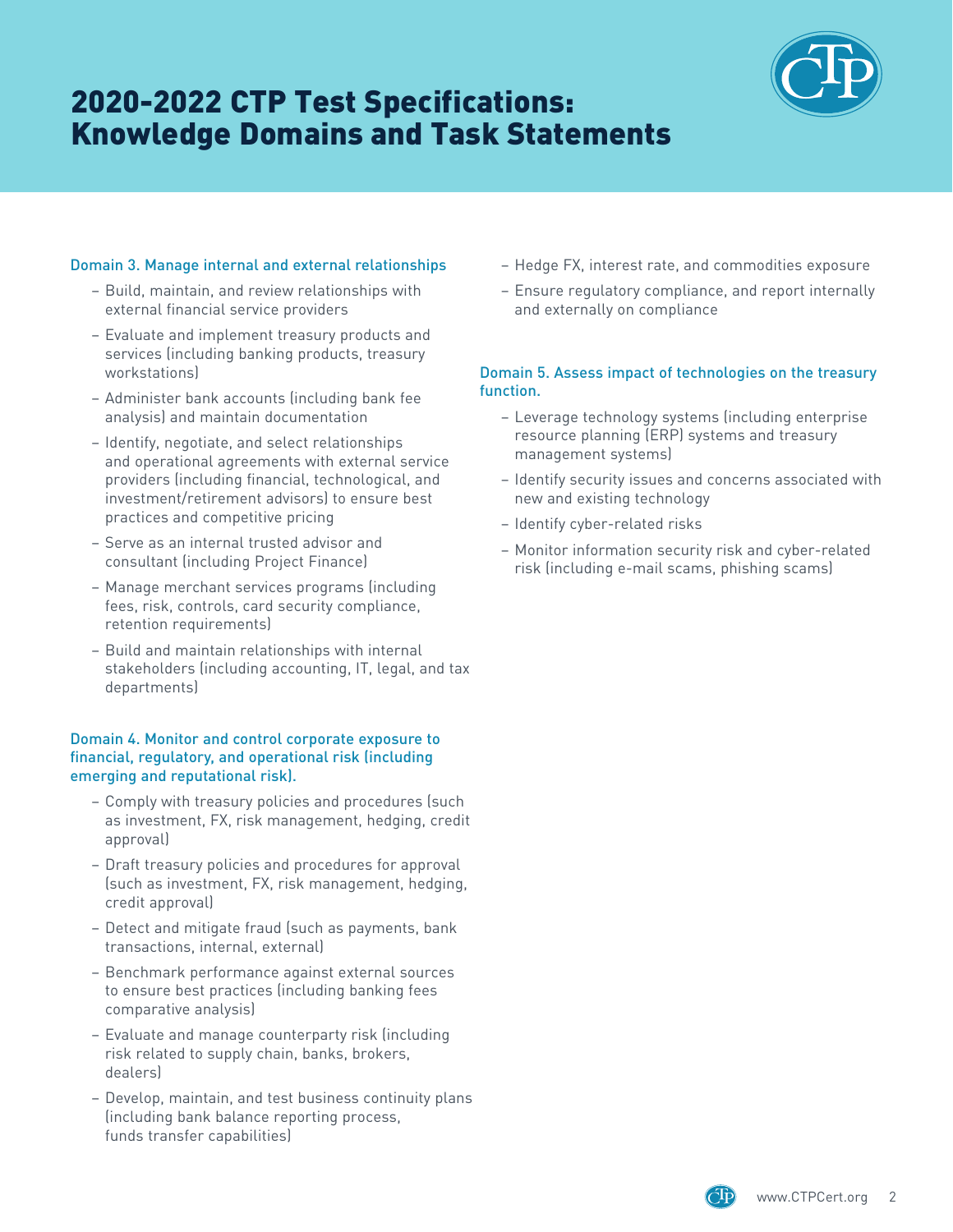

# 2020–2022 CTP Test Specifications: Knowledge Domains

| CONTENT AREAS (DOMAIN WEIGHT %)                                                                                                                                 | NUMBER OF QUESTIONS |
|-----------------------------------------------------------------------------------------------------------------------------------------------------------------|---------------------|
| <b>Domain 1 (25%)</b><br>Maintain corporate liquidity required to meet current and                                                                              | $36 - 40$           |
| future obligations in a timely and cost effective manner                                                                                                        |                     |
| A. Manage optimal cash positioning through short-term investing and borrowing activities                                                                        | $4 - 6$             |
| B. Forecast/manage cash receipts and disbursements [cash flows]                                                                                                 | 4-6                 |
| C. Leverage cash concentration/pooling structures                                                                                                               | $3 - 5$             |
| D. Manage foreign exchange (FX) exposure                                                                                                                        | $3 - 5$             |
| E. Manage trade financing (including letters of credit)                                                                                                         | $3 - 5$             |
| F. Manage intercompany financing (including loans, repatriation, in-house banking)                                                                              | $3 - 5$             |
| G. Review cash balances and reconcile transaction activity to ensure accuracy                                                                                   | $3 - 5$             |
| H.Optimize treasury operations (including considerations for roles/responsibilities<br>and outsourcing options)                                                 | $3 - 5$             |
| I. Calculate, analyze, and evaluate financial ratios to optimize financial decision making                                                                      | $3 - 5$             |
|                                                                                                                                                                 |                     |
| <b>Domain 2 (18%)</b>                                                                                                                                           |                     |
| Manage capital structure, manage costs of long-term capital, and<br>quantitatively evaluate long-term capital resource investments                              | $26 - 28$           |
| A. Negotiate and manage syndicated agreements                                                                                                                   | $3 - 5$             |
| B. Manage investment portfolio                                                                                                                                  | 4-6                 |
| C. Issue debt and equity                                                                                                                                        | $4 - 6$             |
| D. Manage revolving debt agreements                                                                                                                             | $3 - 5$             |
| E. Assess impact of mergers, acquisitions, and divestitures                                                                                                     | $3 - 5$             |
| F. Evaluate current market conditions (including credit availability, spreads, interest rates, terms, risk)<br>as they relate to long-term borrowing strategies | 4-6                 |
| <b>Domain 3 (20%)</b>                                                                                                                                           |                     |
| Manage internal and external relationships                                                                                                                      | $28 - 31$           |
| A. Build, maintain, and review relationships with external financial service providers                                                                          | $3 - 5$             |

B.Evaluate and implement treasury products and services (including banking products, treasury workstations) 4-6